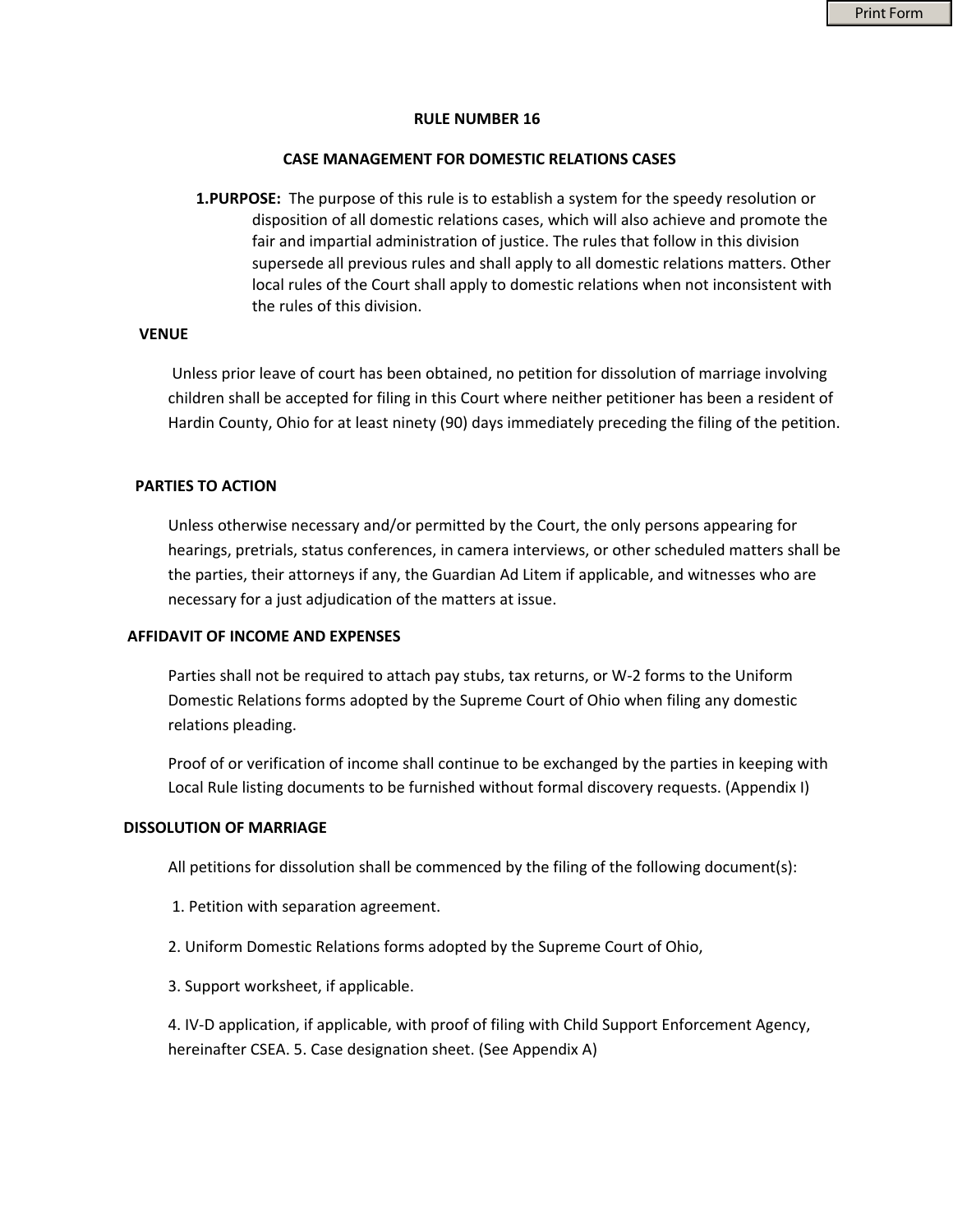## **DIVORCE PLEADINGS**

All complaints for divorce shall be commenced by the filing of the following document(s):

1. Complaint,

2. Uniform Domestic Relations forms adopted by the Supreme Court of Ohio,

3. Support worksheet, if applicable,

4. IV-D application, if applicable, with proof of filing with CSEA

5. Motion for temporary orders, if requested and notice of hearing.

6. Case designation sheet. (See Appendix A) All answers and counterclaims shall be filed with accompanying document(s):

- 1. Answer and/or counterclaim,
- 2. Uniform Domestic Relations forms adopted by the Supreme Court of Ohio,
- 3. Support worksheet, if plaintiff's is incorrect,
- 4. Motions for temporary orders, if not requested by plaintiff, and notice of hearing,

5. IV-D application, if not filed by plaintiff, with proof of filing with CSEA.

## **TEMPORARY STANDING ORDERS**

All parties to an original domestic relations action are subject to the reciprocal and initial restraining orders set forth in Appendix H from the date service of summons is completed.

Such order must be strictly complied with under penalty of Contempt of Court.

Counsel representing the plaintiff in any divorce, or legal separation action shall furnish his/her client with a copy of the DOMESTIC RELATIONS ADMONISHMENT. The Clerk of Courts shall attach a copy of the domestic relations admonishment to the summons for service upon the Defendant. In the event that a plaintiff is unrepresented by counsel, or the defendant has waived service of a copy of summons, a copy of the domestic relations admonishment shall be handed to the party(s) filing the action and mailed to the other party.

Any party may file a motion to modify this standing order for good cause shown and will be granted a hearing on same within thirty (30) days of service upon the opposing party.

### **TEMPORARY ORDERS**

Requests for temporary orders shall be set for hearing within forty-two (42) days of the date of filing. A continuance may be granted to either party for good cause shown.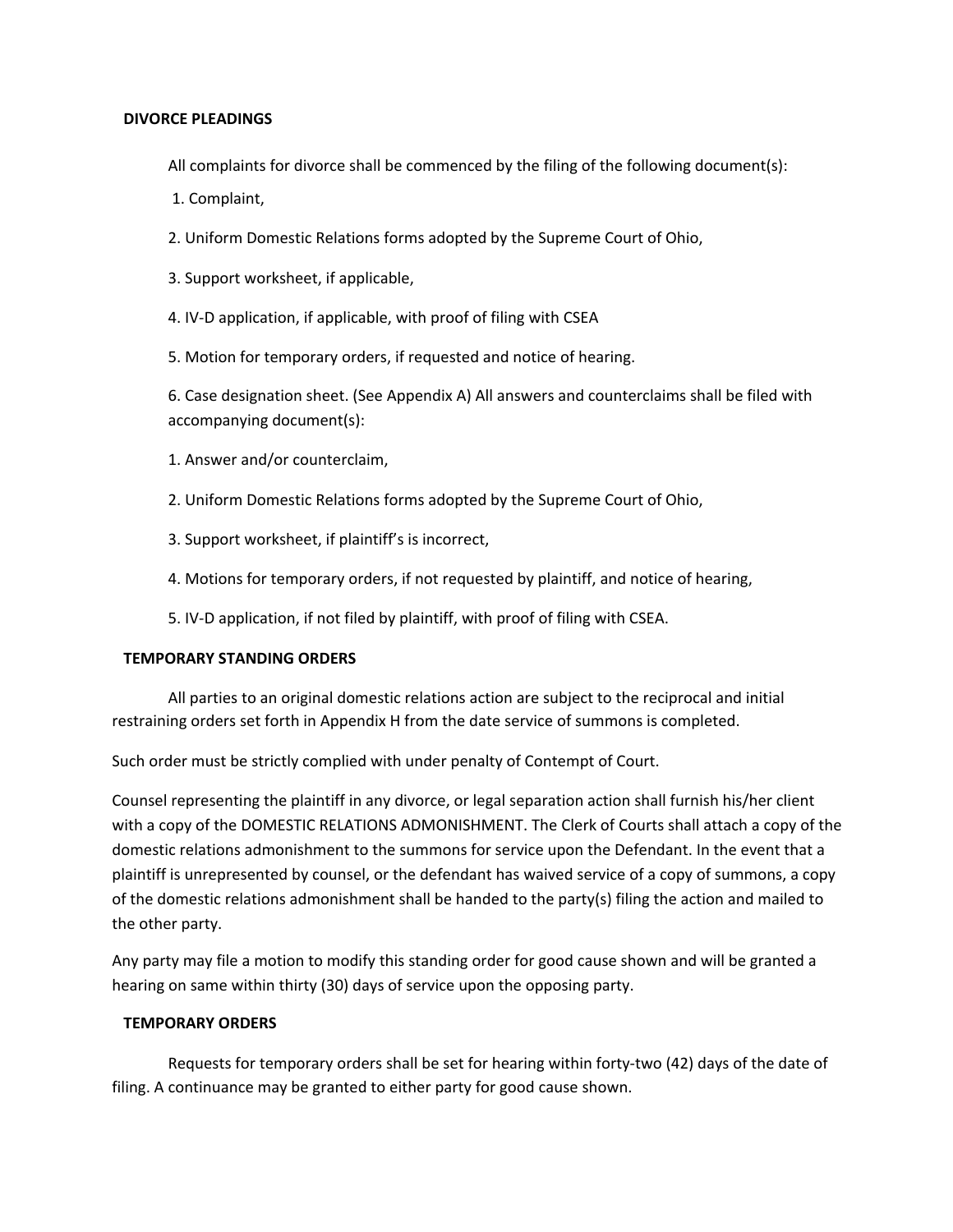Notice of hearing must be served with the initial pleadings pursuant to Ohio Rules of Civil Procedure.

No party shall be ordered removed from the marital residence without a hearing, unless an emergency situation exists as determined by the Court. At the hearing no Order will issue unless there is evidence that the party requesting the Order, or the minor child(ren) of the party requesting the Order, are in imminent danger of physical harm.

After filing of a Complaint for Divorce and prior to any temporary Orders being issued, except for parenting time periods, neither party shall relocate the minor child(ren) from the child's home, school district, or the jurisdiction of the Court. The purpose of this rule is to not disrupt the home and school environment of the child(ren) any more than necessary.

The Court shall allow two (2) hours hearing time for any temporary orders hearing with one (1) hour of time being allocated to each party.

# **EX PARTE COMMUNICATION WITH COURT**

Except in emergency circumstances, or as otherwise provided by law, an attorney shall not communicate, or cause another to communicate, as to the merits of any litigation with any Judge or Magistrate, until final disposition, without adequate notice to opposing counsel and unrepresented adverse parties.

# **EX PARTE ORDERS**

Ex parte orders are discouraged and will not be issued except in exigent circumstances.

The Court may issue emergency ex parte orders when it appears to the Court, by motion and affidavit, and upon hearing, that 1) a child is about to suffer irreparable harm by reason of abuse, bodily injury, or domestic violence by the other party 2) a parent is unavailable due to hospitalization, incarceration or other emergency and 3) a violation by either parent of any of the provisions contained in numbered paragraph four (4) of the Domestic Relations Admonishment.

The non-moving party may, pursuant to Civil Rule 75(N)(2) request an oral hearing to modify such ex parte temporary order, which the Court shall schedule within twenty-eight (28) days of the request.

### **DISCOVERY**

In every original divorce or legal separation action, the parties shall, within forty-two (42) days of service of the complaint, whether or not requested through formal discovery, exchange all information and documents contained in Appendix I of these rules.

This rule shall be applicable to all motions for post decree relief involving financial matters.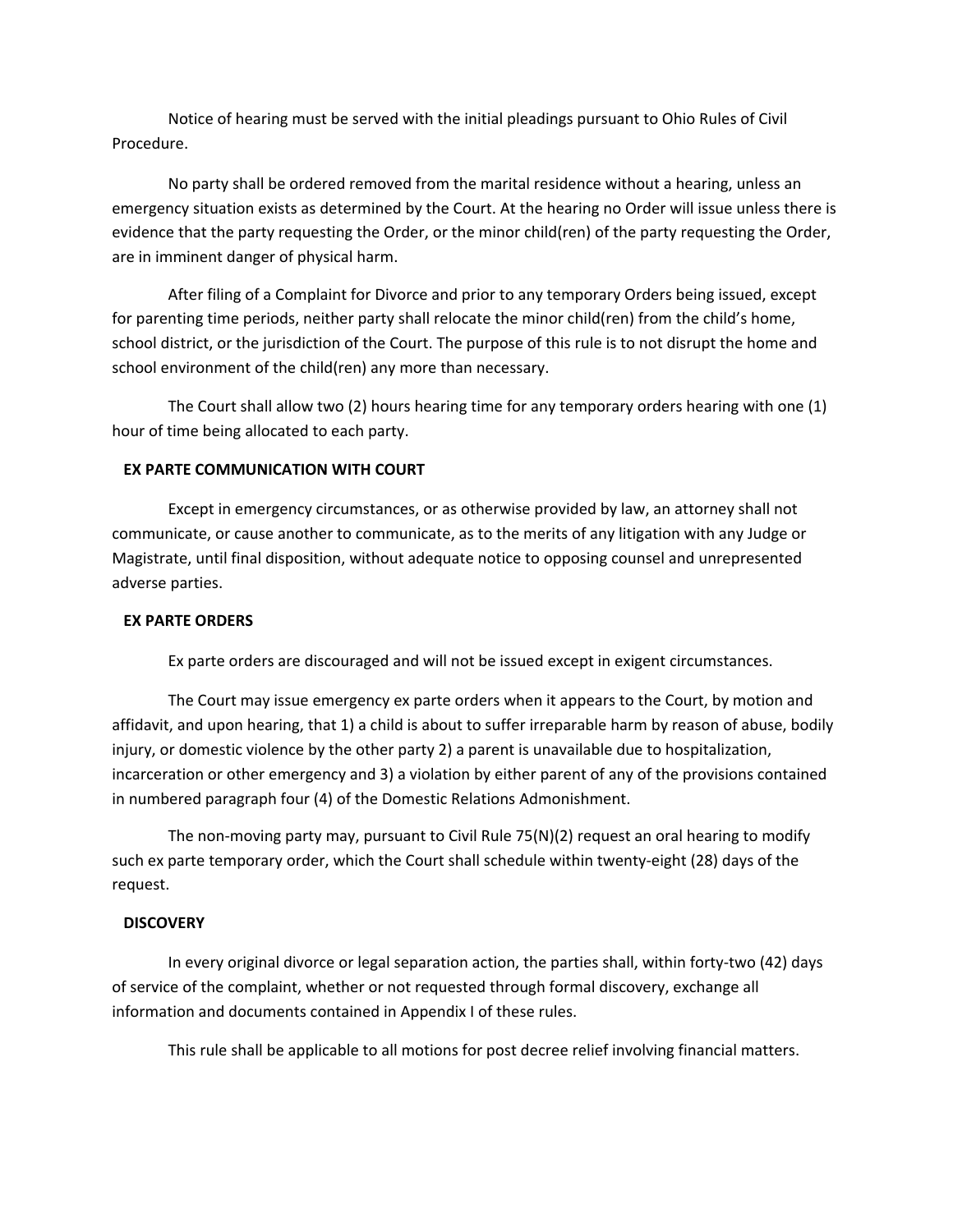### **PRETRIAL AND FINAL PRETRIAL CONFERENCE**

The purpose of the pretrial conference shall be to achieve amicable settlement of the controversy and in the event settlement is not possible, to limit the issues so as to expedite trial, or hearing of the action. All parties are required to be present at all pretrial conferences.

 Pretrial conferences shall be held, at the discretion of the Judge or Magistrate in all cases involving a contested issue. If all matters are settled at pretrial conference, a final uncontested hearing will take place immediately. If all matters are not resolved, the case shall be set for a final pretrial conference and/or trial, or final hearing.

At the time of the pretrial conference, the attorneys shall be prepared to:

1. Narrow the legal issues in controversy.

2. Admit to facts not in dispute.

3. Stipulate to the genuineness of documents and other exhibits to be introduced at trial.

4. Advise the Court on the need and time required for additional discovery.

5. Exchange witnesses expected to be called at trial. Any motion for psychological evaluations, the appointment of a Guardian Ad Litem, Conciliation, Mediation, or DNA testing, etcetera shall be made no later than the date of the first scheduled pretrial, unless leave to file said request is granted by the Court.

### **PRETRIAL BRIEF**

In all contested matters, a pretrial memorandum shall be filed and served upon all parties, and the Guardian Ad Litem, if one has been appointed, with a courtesy copy to the Judge or Magistrate assigned to hear the case no later than seven (7) days prior to the date set for final pretrial conference and shall include the following.

- 1. A brief summary of the case.
- 2. A list of witnesses and what they will testify to.
- 3. A proposed property settlement.
- 4. Whether custody and spousal support are issues and why.
- 5. Discovery required.

6. The anticipated trial time required. Parties are required to give full, detailed, written disclosure, and absolute cooperation on all discovery requests unless protective orders are obtained and/or required. Parties violating this rule will be subject to sanctions limiting the presentation of claims and evidence, payment of attorney fees, dismissal of the action and any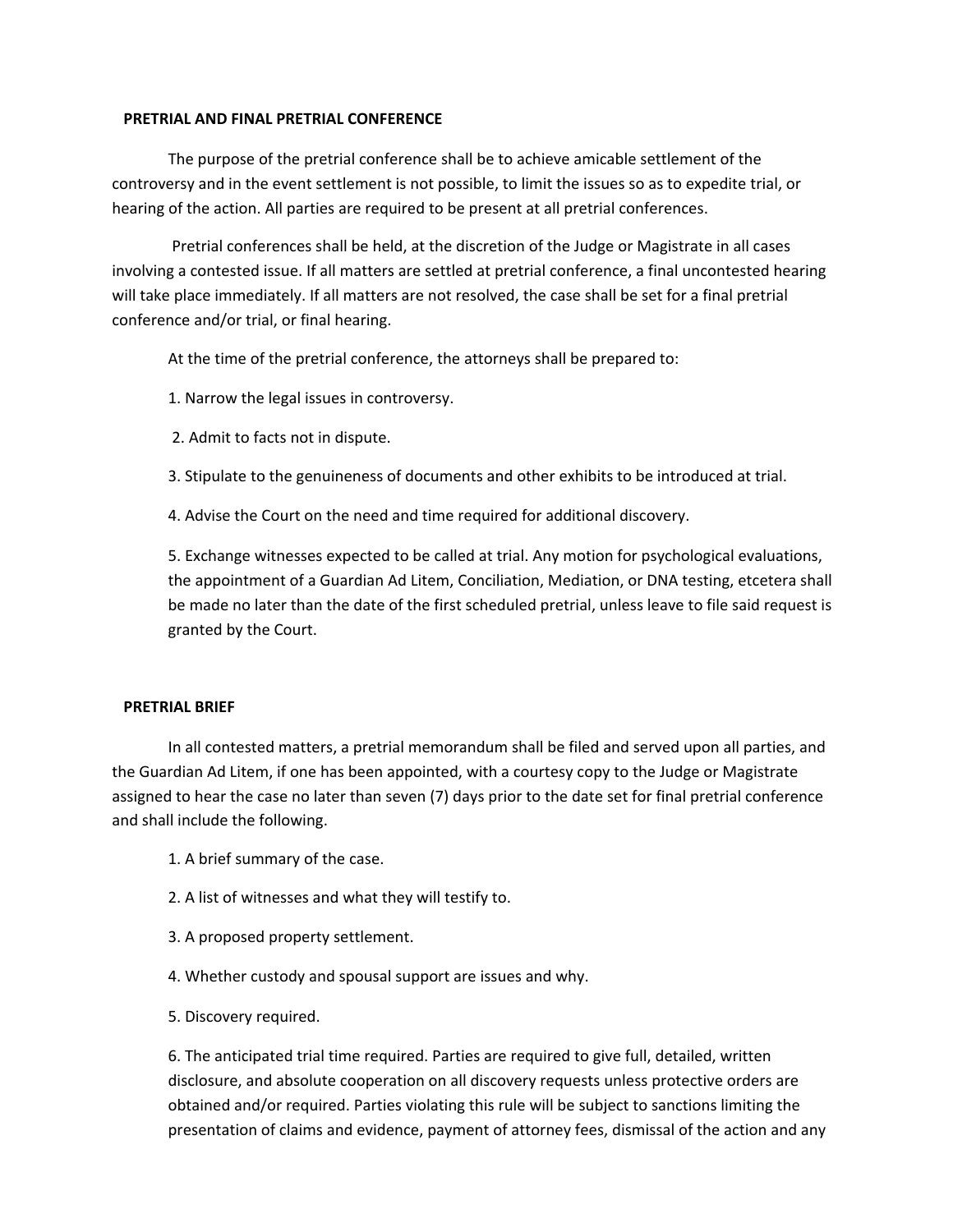other sanction permitted by law.

## **FINAL AND CONTESTED HEARINGS**

No contested matter shall be set for hearing on the merits until such time as the case has been set for pretrial unless waived by the Court.

A final pretrial will be scheduled within thirty (30) days prior to the date set for final trial, or hearing, at which time the pretrial brief shall be filed in accordance with Rule these rules.

If a party is going to testify in that party's case in chief, thereby affording the opposing party an opportunity for cross-examination, the Court will only permit the calling of that party on crossexamination in the opposing party's case in chief, for good cause shown.

## **STIPULATIONS**

Stipulations and private agreements of counsel or parties concerning the progress or management of any matter, not made in open court, will not be recognized unless the same are reduced to writing and signed by the parties thereto.

## **CONSENT JUDGMENT ENTRIES**

The Court shall not accept a consent Judgment Entry unless the same is approved by all parties of record and their respective counsel.

In the event a party is not represented by counsel, the Court may require a hearing on same which shall be attended by all parties and their attorneys.

# **JUDGMENT ENTRIES**

All judgment entries shall contain the approval of same by both parties and/or their attorneys.

All judgment entries of child support shall have included therein, or attached thereto, a child support worksheet and a copy of Domestic Relations Exhibit A.

All judgments that include the incorporation of a separation agreement in the entry shall have attached a copy of the separation agreement or other document which is incorporated.

All judgment entries shall dispose of court costs.

When appropriate, judgment entries shall recite waiver by the parties of such decision by the Magistrate.

TEMPORARY CHILD AND SPOUSAL SUPPORT ARREARAGE SHALL BE DEEMED WAIVED UNLESS IT IS RESERVED IN THE FINAL DECREE.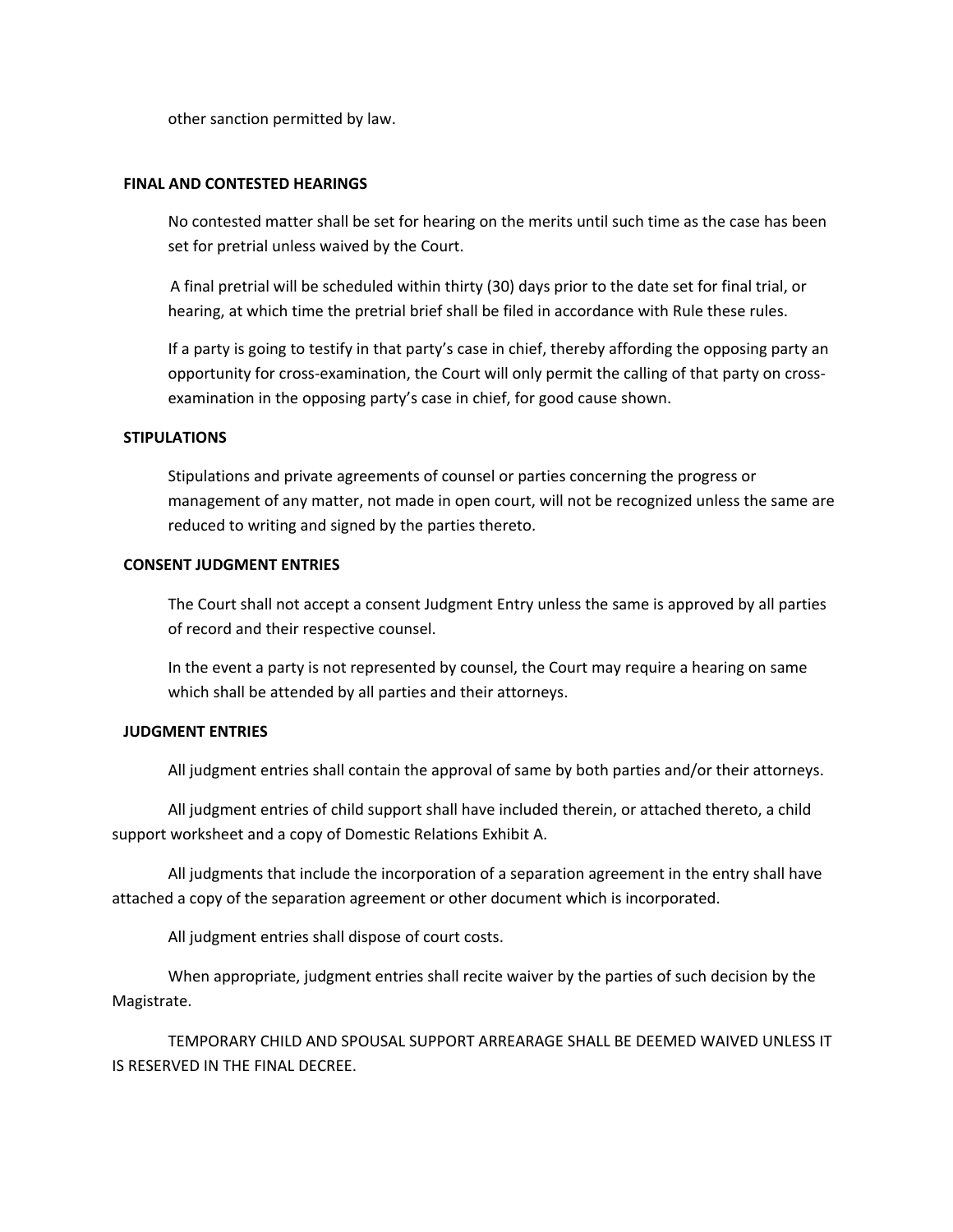It is the obligation of counsel to insure that a file stamped copy of each entry dealing with child or spousal support filed by the Clerk of Courts is transmitted to the CSEA.

The Clerk's office maintains a file box for such entries which is checked daily by the CSEA. You may either:

1. Deliver the CSEA copy personally;

2. Place the CSEA copy in the file box in the Clerk's office; 3. Make sufficient copies with distribution indicated in the lower left hand corner and request the Clerk's office to place the entry in the box when file stamped.

# **TIMELY FILING OF ENTRIES**

All judgments, decrees and orders shall be prepared by prevailing counsel, or by the party directed by the Court, accurately reflecting the Court's decision, and submitted to opposing counsel within seven (7) days of the hearing. Opposing counsel shall approve or reject the entry within seven (7) days, and if approved, forthwith submit the same to the Court.

If opposing counsel fails to approve the same within the seven days, prevailing counsel shall submit the entry to the Court without the approval of opposing counsel. If opposing counsel rejects the entry, he/she shall prepare an entry in accordance with his objections and submit it to prevailing counsel and the Court together with the rejected entry.

If conflicting entries are submitted, the Court may:

1. Sign the entry that it deems a proper statement of the Court's decision or,

2. The Court may prepare its own entry without submitting the same to counsel for approval or,

3. The Court may schedule the matter for hearing. If no entry is furnished to the Court within the time provided, the Court may dismiss the action for want of prosecution or make such other Order as the Court deems appropriate under the circumstances.

# **POST DECREE MOTIONS**

All motions for modification for child support, spousal support, parenting time and allocation of parental rights and responsibilities shall be commenced by the filing of the following document(s):

1. Motion.

2. Memorandum or affidavit in support.

3. Uniform Domestic Relations forms adopted by the Supreme Court of Ohio

4. Support worksheet, if both parties income figures are readily available, or reasonably ascertainable.